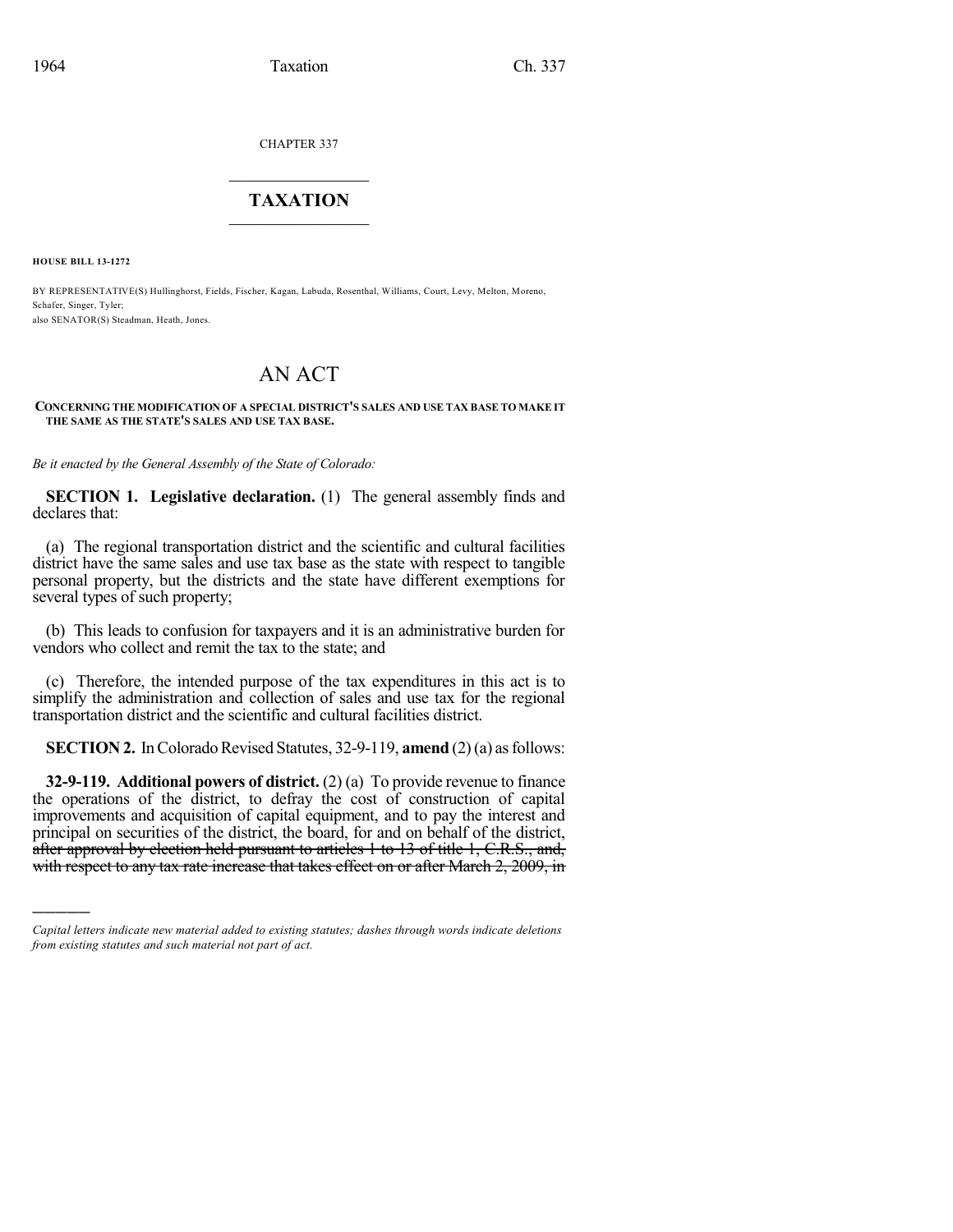## Ch. 337 Taxation 1965

accordance with section 32-9-119.3, shall have HAS the power to levy uniformly throughout the district a sales tax at any rate that may be approved by the board, upon every transaction or other incident with respect to which a sales tax is now levied by the state, pursuant to the provisions of article 26 of title 39, C.R.S. except that:

(I) Such sales tax may be levied on vending machine sales of food that are otherwise exempt pursuant to section 39-26-714 (2), C.R.S., and on purchases of machinery or machine tools that are otherwise exempt pursuant to section 39-26-709  $(1), \text{C.R.}\dot{S}$ ;

(II) The board shall continue to levy a sales tax on the sales of low-emitting motor vehicles, power sources, or parts used for converting such power sources as specified in section 39-26-719 (1), C.R.S.;

(III) The sale of cigarettes shall be exempt from such sales tax.

**SECTION 3.** In Colorado Revised Statutes, 32-13-107, **amend** (1) (a) as follows:

**32-13-107. Sales and use tax imposed - collection - administration of tax use.** (1) (a) Except as otherwise provided in paragraph (b) of this subsection (1), upon the approval of the registered electors pursuant to the provisions of section 32-13-105, the board shall have HAS the power to levy such uniform sales and use taxes throughout the district created in section 32-13-104 upon every transaction or other incident with respect to which a sales and use tax is levied by the state, pursuant to the provisions of article 26 of title 39, C.R.S. except that such sales and use tax shall not be levied the on sale or use of cigarettes and shall be levied on:

(I) Purchases of machinery or machine tools that are otherwise exempt pursuant to section  $39-26-709$  (1), C.R.S., to the extent such sales and purchases are subject to a sales and use tax levied by the regional transportation district pursuant to section 29-2-105 (1) (d), C.R.S., on and after the January 1 following the election in which such sales and use taxes were approved;

(II) Sales of low-emitting motor vehicles, power sources, or parts used for converting such power sources as specified in section 39-26-719 (1), C.R.S.; and

(III) Vending machine sales of food that are otherwise exempt pursuant to section  $39 - 26 - 714$  (2), C.R.S.

**SECTION 4.** In Colorado Revised Statutes, **amend** 39-26-127 as follows:

**39-26-127. Legislation modifying the state salestax base - no impact on local government sales tax bases - no expansion of local authority to levy sales tax.** (1) Notwithstanding the provisions of section 29-2-105 (1) (d), C.R.S., any provision of title 32, C.R.S., or any other provision of law, AND EXCEPT AS SET FORTH IN SUBSECTION (3) OF THIS SECTION, the levying of sales tax on, exemption fromsalestax for, or local option to levy salestax on or provide an exemption from salestax for anytangible personal propertyorservices underthe salestax ordinance or resolution of any county, municipality, special district, authority, or other local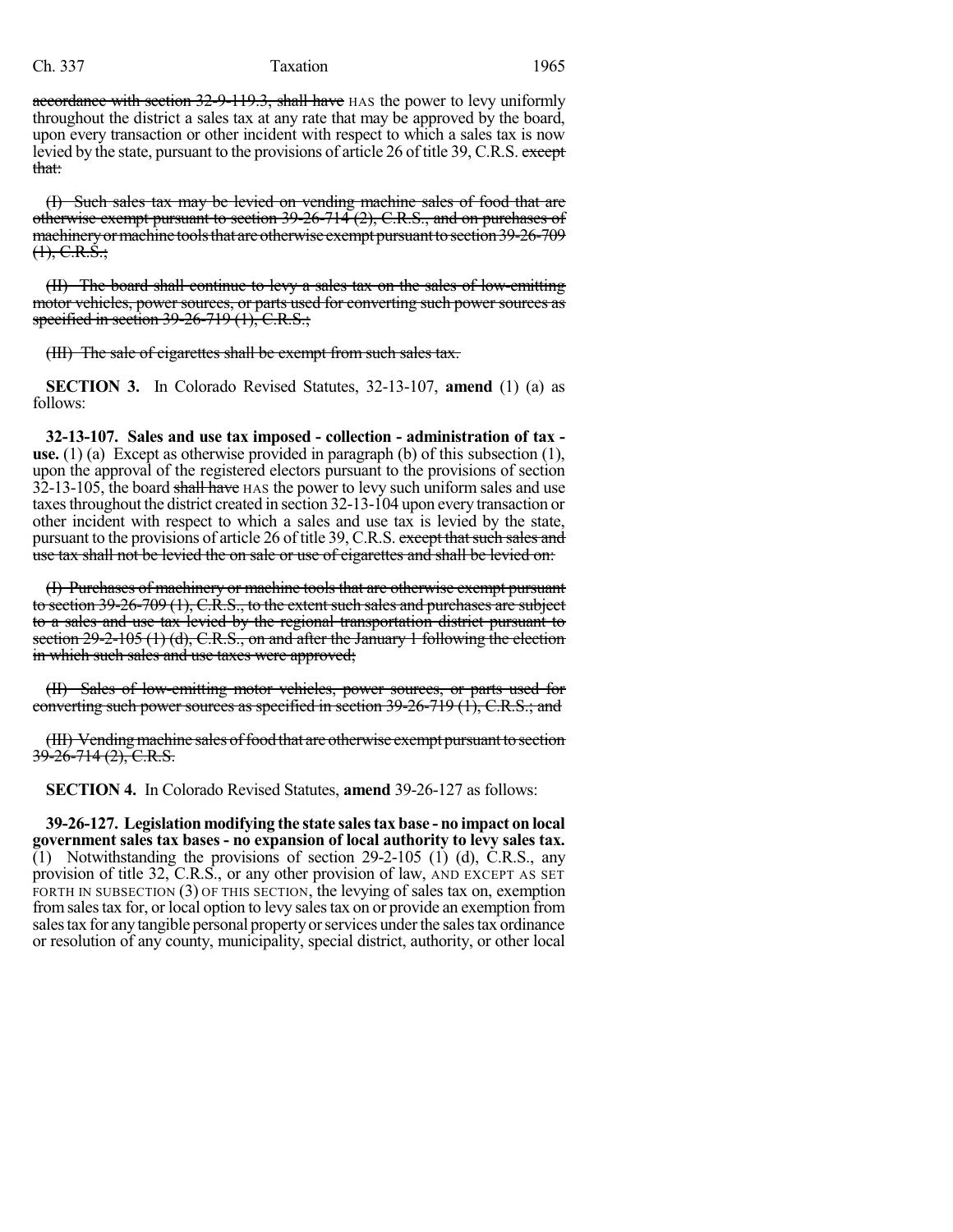government or political subdivision of the state shall not be affected in any way by the elimination, suspension, or modification of any sales tax exemption or any other legislative modification of the state sales tax base resulting from the enactment of any of the following bills:

(a) House Bill 10-1189, enacted in 2010;

(b) House Bill 10-1190, enacted in 2010;

(c) House Bill 10-1191, enacted in 2010;

(d) House Bill 10-1194, enacted in 2010;

(e) House Bill 10-1195, enacted in 2010.

(2) EXCEPT AS SET FORTH IN SUBSECTION (3) OF THIS SECTION, this section does not create or expand, and shall not be construed to create or expand, any authority of any county, municipality, special district, authority, or other local government or political subdivision of the state to levy sales tax.

(3) BEGINNING JANUARY 1, 2014, SUBSECTION (1) OF THIS SECTION DOES NOT APPLY TO THE REGIONAL TRANSPORTATION DISTRICT ESTABLISHED BY ARTICLE 9 OF TITLE 32, C.R.S., AND THE SCIENTIFIC AND CULTURAL FACILITIES DISTRICT ESTABLISHED BY ARTICLE 13 OF TITLE 32, C.R.S., WHICH LEVY SALES AND USE TAX UPON EVERY TRANSACTION OR OTHER INCIDENT WITH RESPECT TO WHICH A SALES AND USE TAX IS LEVIED BY THE STATE.

**SECTION 5.** In Colorado Revised Statutes, **amend** 39-26-212 as follows:

**39-26-212. Legislation modifying the state use tax base - no impact on local government use tax bases - no expansion of local authority to levy use tax.**  $(1)$  Notwithstanding the provisions of section 29-2-105 (1) (d), C.R.S., any provision of title 32, C.R.S., or any other provision of law, AND EXCEPT AS SET FORTH IN SUBSECTION (3) OF THIS SECTION, the levying of use tax on, exemption fromuse tax for, orlocal option to levy use tax on or provide an exemption fromuse tax for any tangible personal property or services under the use tax ordinance or resolution of any county, municipality, special district, authority, or other local government or political subdivision of the state shall not be affected in any way by the elimination, suspension, or modification of any use tax exemption or any other legislative modification of the state use tax base resulting from the enactment of any of the following bills:

(a) House Bill 10-1189, enacted in 2010;

(b) House Bill 10-1190, enacted in 2010;

(c) House Bill 10-1191, enacted in 2010;

(d) House Bill 10-1194, enacted in 2010;

(e) House Bill 10-1195, enacted in 2010.